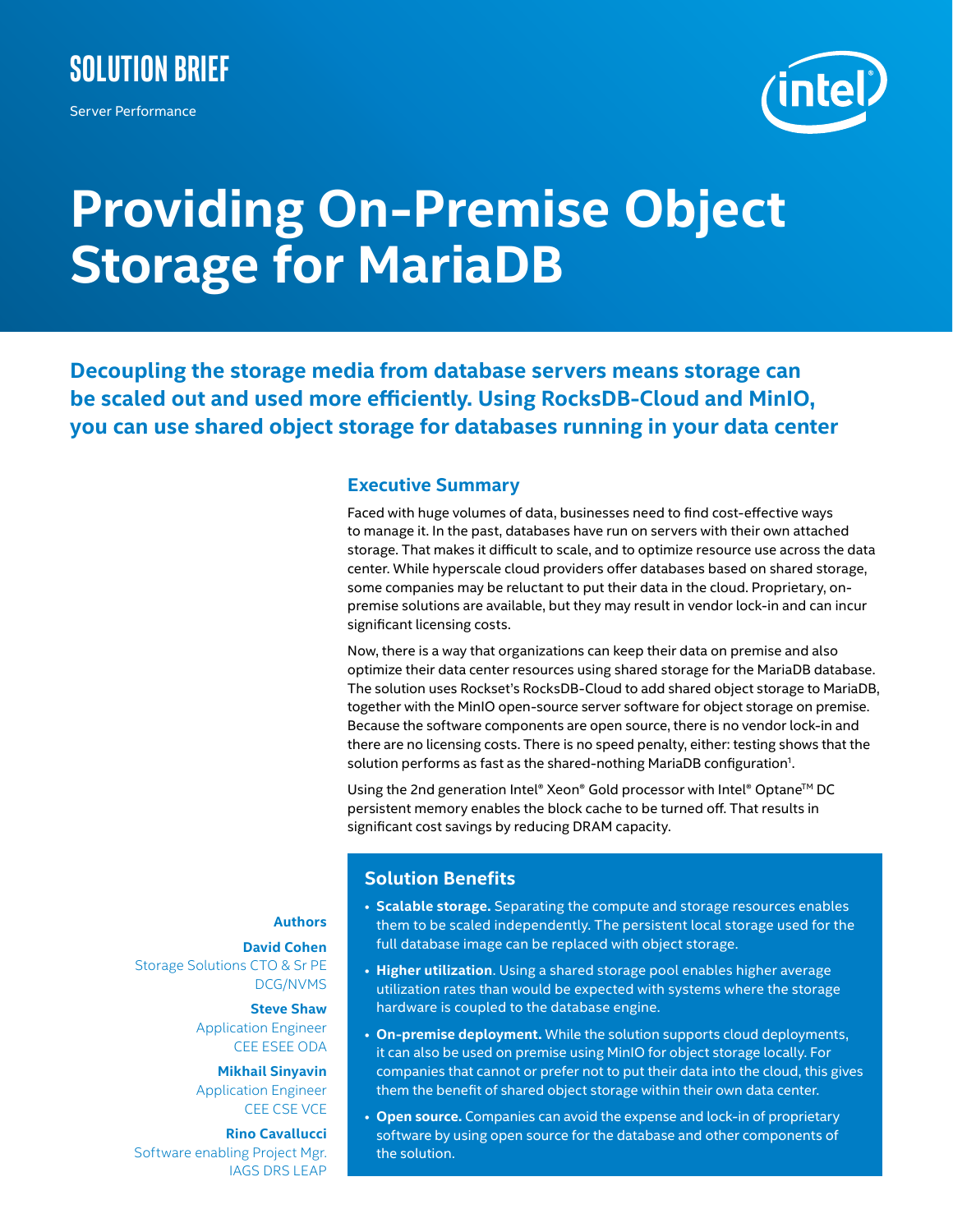### **Business Challenge: Improving Database Efficiency with Shared Storage**

Businesses today need a strategy to handle large and growing data volumes efficiently. Traditionally, databases have run on servers with their own, direct-attached storage devices. This limits the size of the database to the storage capacity of the server where it runs. Secondly, it is difficult to optimize the storage resources as a whole since spare capacity in one storage device cannot be used by a database on a different server. As a result, there may be wasted capacity. Finally, it is harder to scale solutions where the data and the database engine are tightly coupled together.

To increase efficiency, a shared storage model can now be used instead. This increases the utilization rate of the storage media, by enabling the storage pool to be shared across database instances, and enables resources to be scaled in line with demand. Hyperscale cloud providers are making databases available in the cloud using shared storage, but some businesses hesitate to put their most sensitive data into the cloud. On-premise solutions using scale-out storage are available commercially, but businesses may prefer to avoid proprietary solutions with the associated expense and vendor lock-in.

To increase database performance and retain full oversight of the data, businesses need an on-premise, shared-storage database solution, preferably based on open-source software.

#### **Solution Value: Cloudifying MariaDB**

The solution described in this paper enables cloud-native object storage to be used for data stored in a MariaDB database. The scale-out storage is enabled without incurring any performance penalty. The enabler is configuring MariaDB to use a version of the MyRocks storage engine linked to Rockset's RocksDB-Cloud library.

The solution, in common with other MariaDB/MyRocks deployments, stores the hottest data in memory. DRAM is expensive, though, so the solution uses Intel Optane DC persistent memory as low latency, local storage, at a lower cost per bit stored<sup>2</sup>. The solution shows that the block cache can be turned off when using persistent memory<sup>1</sup>, reducing the cost of DRAM.

The solution is based on open-source software, so it can be used without concerns about vendor lock-in and without the expense of software licenses.



**Figure 1.** The solution architecture shows how zero-copy clones can be used to scale up the database's compute capacity, while cloud storage, or on-premise object storage using MinIO, can be used to scale up storage.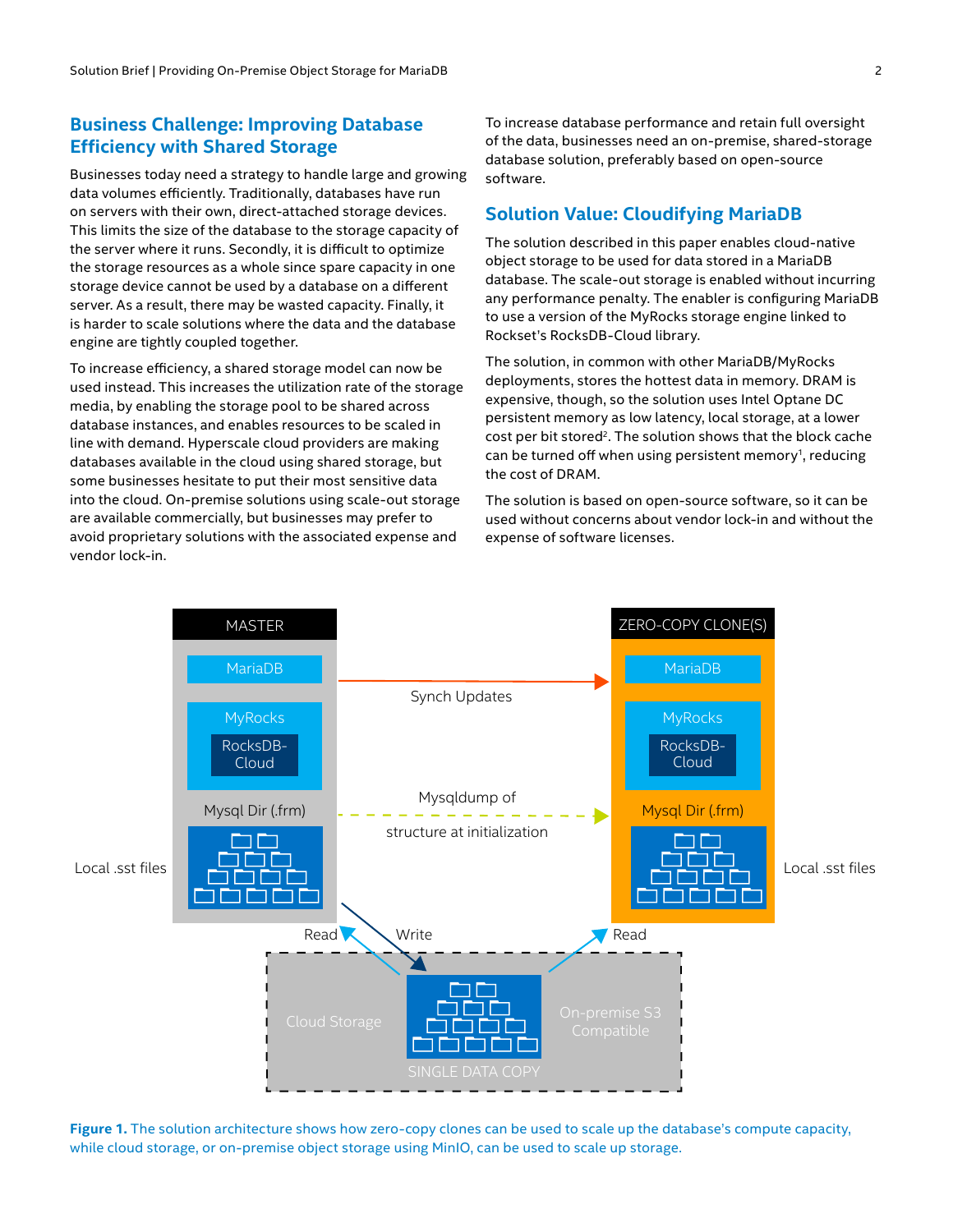#### **Solution Architecture: On-Premise Cloud Native Database**

When deployed with MyRocks storage engine, MariaDB is a caching database, where the full image of the database is stored on lower-cost, persistent, local storage while the active state is stored in memory. Changes are appended to a writeahead log (WAL) before being applied to MemTables, which are also known as in-memory write-buffers. When a MemTable becomes full it is marked as immutable. Subsequently, its contents are flushed to a sorted string table (SST) file that resides on persistent, local storage and the WAL entries associated with the MemTable are marked for deletion.

The new clustered database design uses separate compute and storage nodes, so compute and storage can be scaled independently. To enable the persistent state to be stored using object storage protocols, the RocksDB-Cloud library created by Rockset can be used. RocksDB-Cloud is a wrapper around the RocksDB library that enables the MyRocks storage engine to use object storage. The object storage can be in the cloud, but to provide a scalable, on-premise solution, we use MinIO, open-source server software compatible with Amazon S3 APIs.

Backed by Intel SSDs, a Minio Bucket holds the full database image. The combination of MinIO's distributed erasure codes and Intel's high density SSDs greatly reduce the data center footprint compared to using hard drives. Intel Optane DC persistent memory is used for the active state (or cache), to accelerate reads and writes in the compute nodes. Persistent memory is a breakthrough in the memory hierarchy, offering near-DRAM speeds at more affordable high capacities. The servers are based on 2nd generation Intel Xeon Gold processors that offer workload-optimized performance and advanced reliability in support of demanding data center and analytics applications.

Zero copy clones can be used to scale up database reads (see Figure 1). The clone accesses the object storage directly for older data, and stays synchronized with the master using Binlog Semi-Sync replication. MariaDB Maxscale can be used to balance the read and write load across the cluster.

The solution enables sharding to be used to protect the data across fault domains, so the amount of redundancy for data recovery purposes can be cut from 3x (master copy plus two replicas) to  $1.5x<sup>3</sup>$ .



# MariaDB 10.4.2 MyRocks Intel® Xeon® Gold 6240 CPU @ 2.60GHz on Intel® Optane™ DC Persistent Memory Module

**Figure 2.** Performance test results (an average of two runs) showing new orders per minute (NOPM). Higher is better. These results show that RocksDB-Cloud configurations match the performance of standalone clusters.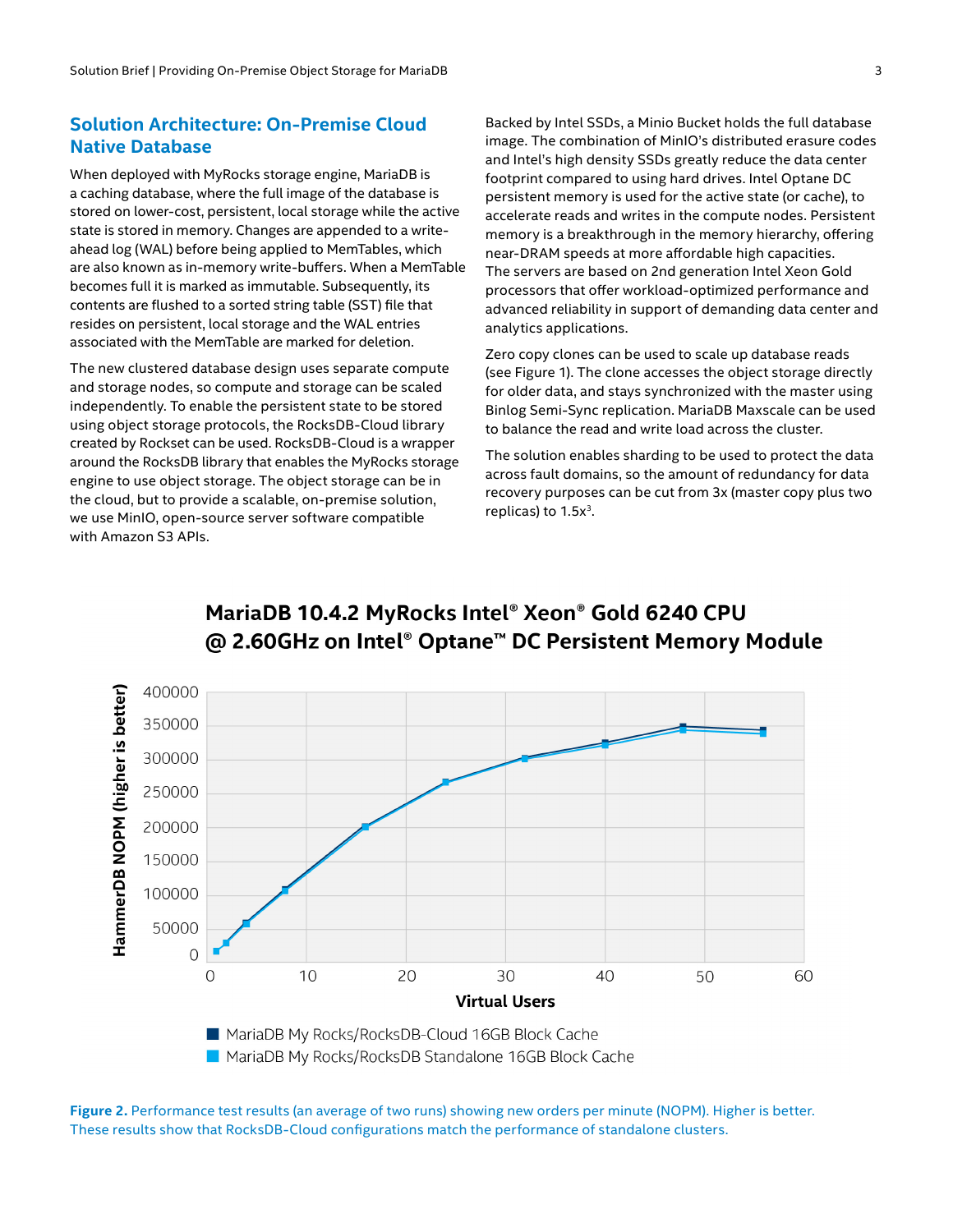

# MariaDB 10.4.2 MyRocks Intel® Xeon® Gold 6240 CPU @ 2.60GHz on Intel® Optane™ DC Persistent Memory Module

MariaDB My Rocks/RocksDB-Cloud No Block Cache

Figure 3. Testing the minimum effective block cache size using Intel Optane DC persistent memory<sup>1</sup>. Graph shows new orders per minute (higher is better). There is a small reduction in performance with each block cache reduction. This graph shows that with the data in Intel Optane DC persistent memory, we can turn the block cache off while maintaining good performance, making a significant saving in DRAM.

#### **Performance Testing**

Performance testing was carried out to confirm that the shared-storage architecture was as fast as the sharednothing architecture MariaDB uses by default. Testing was carried out using HammerDB, an open-source load testing tool that implements a CPU intensive simulated workload.

Testing showed that RocksDB-Cloud configurations matched the performance of standalone cluster tests (see Figure  $2$ )<sup>1</sup>. There is no overhead in copying the data to object storage.

Tests were also carried out to measure the impact of Intel Optane DC persistent memory. The block cache is used for writing the SST tables to the persistent storage. A cache size of 1GB, 8GB, 16GB and 32GB was tested, as well as disabling the block cache altogether. Figure 3 shows the results, which were achieved without any code changes. They show a small reduction in performance at each step from 32GB to no block cache at all<sup>1</sup>. With the data in Intel Optane DC persistent memory, we can turn the block cache off, making a significant saving in DRAM. This is especially important in cloud environments.

#### **Conclusion**

It is possible to use MariaDB with shared object storage, which can be in the cloud or on-premise. The test results show that the architecture is as fast as the default sharednothing configuration of MariaDB. Using Intel Optane DC persistent memory, it is possible to turn the block cache off, greatly reducing the amount of relatively expensive DRAM that is required. The solution is based on opensource software, providing vendor neutrality and eliminating software license costs.

#### **Learn More**

- **[2nd Generation Intel Xeon Gold processor](https://www.intel.com/content/www/us/en/products/processors/xeon/scalable/gold-processors.html)**
- **[Intel Optane DC persistent memory](https://www.intel.com/content/www/us/en/architecture-and-technology/optane-dc-persistent-memory.html)**
- **[RocksDB-Cloud](https://rockset.com/blog/rocksdb-cloud-enabling-the-next-generation-of-cloud-native-databases/)**

Find the solution that is right for your organization. Contact your Intel representative or visit **[intel.com](https://www.intel.com/content/www/us/en/homepage.html)**.